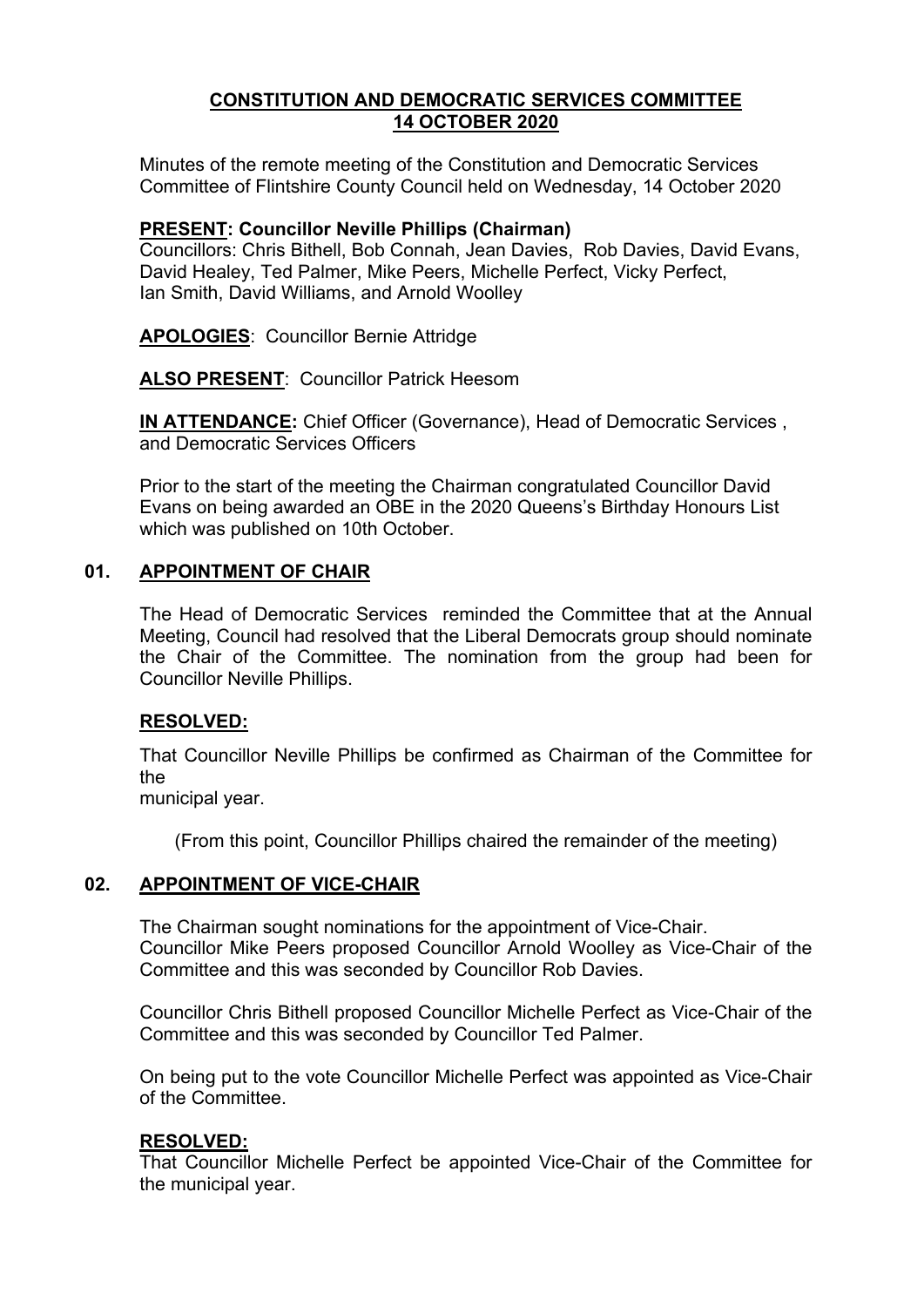# **03. DECLARATIONS OF INTEREST**

None.

In response to a query from the Chair on item 6 – Independent Remuneration Panel for Wales (IRPW) Annual Report, the Chief Officer (Governance) advised that Members were only required to declare a personal interest in relation to matters of remuneration.

## **04. MINUTES**

The minutes of the meeting held on 5 March 2020 were submitted.

The minutes were moved by Councillor Chris Bithell and seconded by Councillor Ted Palmer.

## **RESOLVED:**

That the minutes be approved as a correct record and signed by the Chairman.

# **05. INDEPENDENT REMUNERATION PANEL FOR WALES (IRPW) ANNUAL REPORT FOR 2020/21**

The Head of Democratic Services introduced a report on the Independent Remuneration Panel for Wales (IRPW) Annual Report for 2021/22, which determined the rates of payment to be made to elected and co-opted members of Welsh Local Authorities for the next year. He said the IRPW had sent the draft Annual Report to County Councils on 28 September, requesting comments to be made by 23 November 2020. The IRPW was required to take into account the representations it received on the draft before issuing its final version of the report in February 2021.

In presenting the report, the Head of Democratic Services advised that for 2021/22 the IRPW had made 48 Determinations, 24 of which were directly relevant to Flintshire County Council. The Panel's determinations for 2021/22 were listed in Appendix 1 of the report. He reported that the IRPW had proposed that the basic salary in 2021/22 for elected members of principal councils shall be £14,368 with effect from 1 April 2021. This was an increase of £150 on the 2020/21 level. An increase of 1.06% was also proposed for senior and civic salaries. The Panel also proposed an increase of £12 to £210 for the daily rate for ordinary co-opted members of Committees. The Head of Democratic Services referred to the main determinations in the report.

In response to a question from Councillor Ted Palmer the Head of Democratic Services advised that it was a matter for individuals to determine whether they accepted or declined all or part of the payment to which they were entitled.

Councillor Chris Bithell referred to Section 15, paragraph 15.3 in the IRPW report. The Chief Officer responded to the question around salaries of Heads of Paid Services and Chief Officers of principal councils and drew attention to the information provided in paragraph 15.1.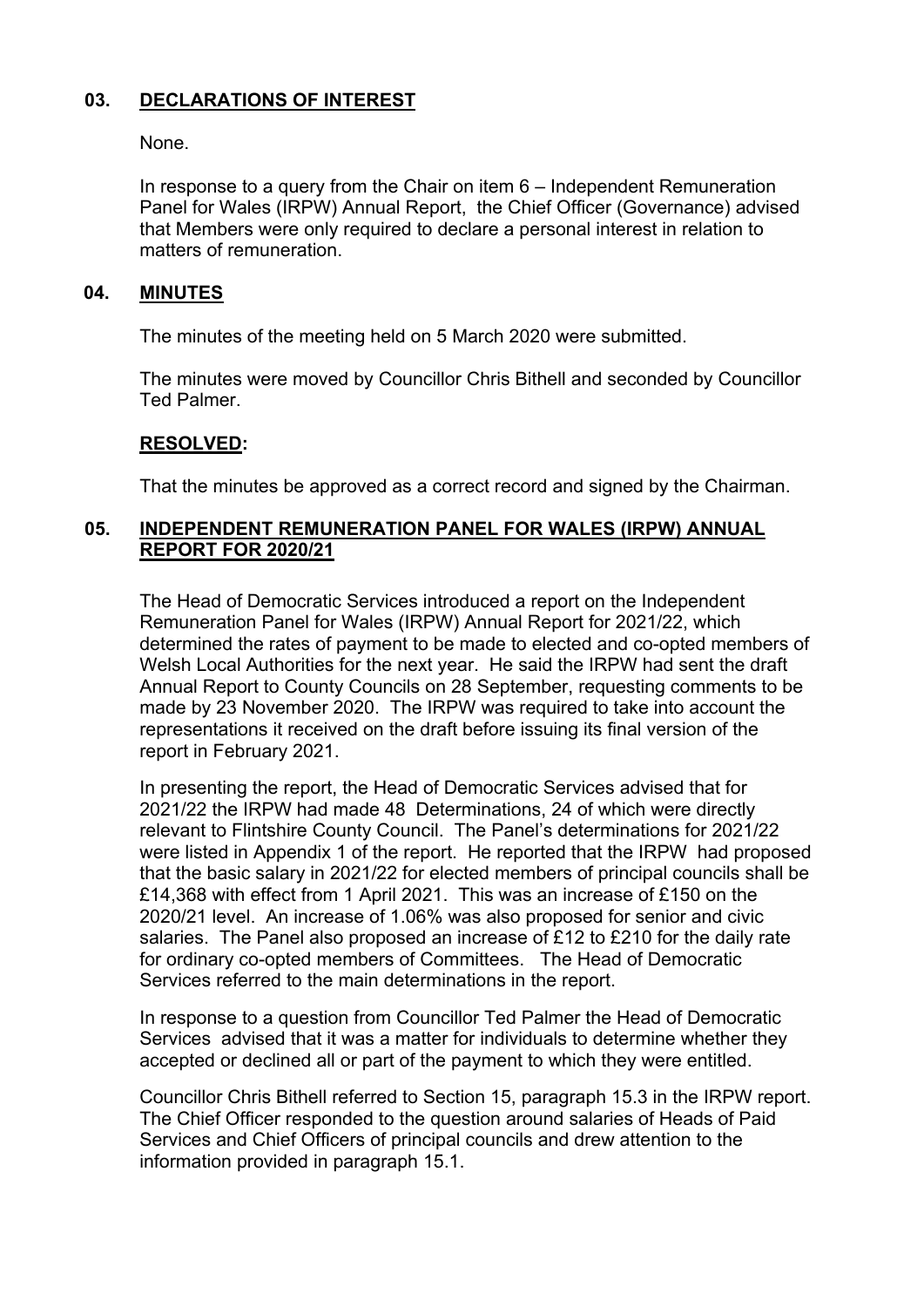Councillor Bithell raised a further question concerning the recording of Members' attendance at meetings. He commented that whilst attendance at most meetings of the Council were recorded there were a significant number of additional meetings attended by Members as part of their duties which were not, citing meetings of sub-committees, Panels, external organisations, and bodies as examples. He emphasised the importance of raising public awareness and reassurance that Members were fulfilling their duties. The Head of Democratic Services explained that the Authority recorded the membership and attendance of elected Members of specific committees within the Authority and also recorded attendance at other meetings and this information was available on the Authority's website. He said Members could record reference to all the meetings they attended in their Annual Reports. The Chief Officer advised that there was a statutory list of the meetings at which the Authority was required to record Members' attendance and confirmed that the Authority also recorded Members' membership of external bodies. The Head of Democratic Services suggested that regular reports be submitted to the Committee on the development and briefing events held by the Authority and the names of the Members present.

Councillor Chris Bithell referred to Annex 4 of the IRPW report on publication of remuneration – the Panel's requirements. Commenting on paragraph 1 (a) he said there was no reference made to the provision for Town and Community Councils in the report. The Head of Democratic Services advised that the regulations did not extend to Town and Community Councils. Councillor Bithell expressed the view that the same rules should apply to both County Councils and Town and Community Councils and proposed that the Committee made representation to the IRPW on this matter. Councillor David Healey seconded the proposal.

### **RESOLVED**:

- (a) That the Committee notes Independent Remuneration Panel for Wales Annual Report for 202/21; and
- (b) That the Head of Democratic Services be authorised to make a response on behalf of the Council which includes a request that Town & Community Councils be required to publish details of their own payments to Members

### **06. MEMBER IT SUPPORT**

 The Chief Officer (Governance) introduced a report to consider the proposals for enhanced Member IT provision. He provided background information and explained that the Authority's current IT provision for Members, based on providing ipads, was not adequate to meet all the IT requirements of Members for full participation at remote meetings. To alleviate these concerns and enable Members who are currently without their own IT equipment the Authority had investigated the provision of laptops to Members. The cost would be offset against the increasing costs of printing and postage for agendas. Members would be able to refuse such provision.

The Chief Officer advised that the Independent remuneration Panel for Wales (IRPW), determinations 9 and 10, on Member support, included Councils making provision for their members to have 'adequate telephone, email and internet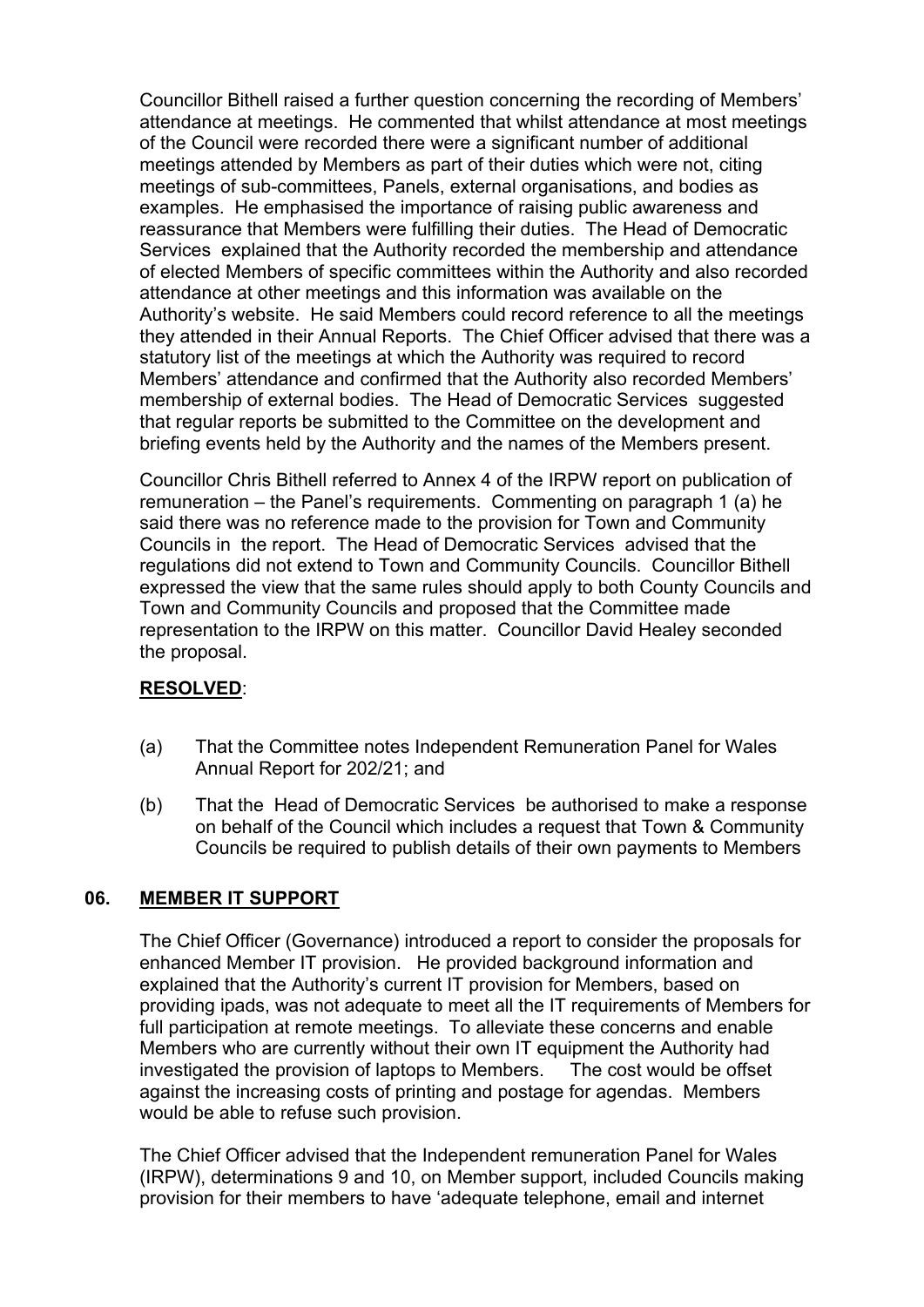facilities giving electronic access to appropriate information' being made, without cost to the individual member. For this reason, the Committee was asked to consider offering Members a 'broadband allowance' of up to £30 per month. The Chief Officer explained that in acknowledgement that there was also a number of Members who, despite having the maximum broadband provision in their area, do not get sufficient bandwidth and experience connectivity problems, a Mi-Fi device would be provided. The cost of the Mi-Fi would be offset against a Member's £30 broadband allowance. Individual Members would be able to decline the offers if they were satisfied with their current provision.

During discussion the Chief Officer responded to the comments and queries raised by Members around technical matters relating to security, capacity, and configuration, concerning the proposed new laptops and the upgrade of any personal IT equipment used by Members. Councillor Mike Peers suggested that a detailed survey of all Members be undertaken to determine what IT equipment was actually required by individuals and the suitability of personal equipment used. He said this would potentially reduce the cost to the Authority of providing equipment which was not required. The Chief Officer explained that if the Committee decided to agree the recommendations in the report officers would consult with Members on the number of options available to ensure that their IT requirements were met and resolve any problems they have encountered.

The following recommendation was moved by Councillor Chris Bithell and seconded by Councillor Ted Palmer.

 That the Committee approves the provision of a council laptop to each Member who requires one.

Councillor Mike Peers proposed that the recommendation be amended to include a requirement that a detailed survey of Members' be undertaken to determine the need for individual equipment and this was agreed by the Committee.

The following recommendation was moved by Councillor Chris Bithell and seconded by Councillor Arnold Woolley.

 That the Committee approves the introduction of broadband allowance of up to £30 per month to each Member of the Council who requires it.

Councillors Chris Bithell and Mike Peers proposed that the recommendation be amended to include reference to the IRPWs recommendation. This was agreed by the Committee.

The following recommendation was moved by Councillor Ted Palmer and seconded by Councillor Jean Davies.

 That the Committee recognises that any Member is free not to accept either offer of a laptop or broadband allowance.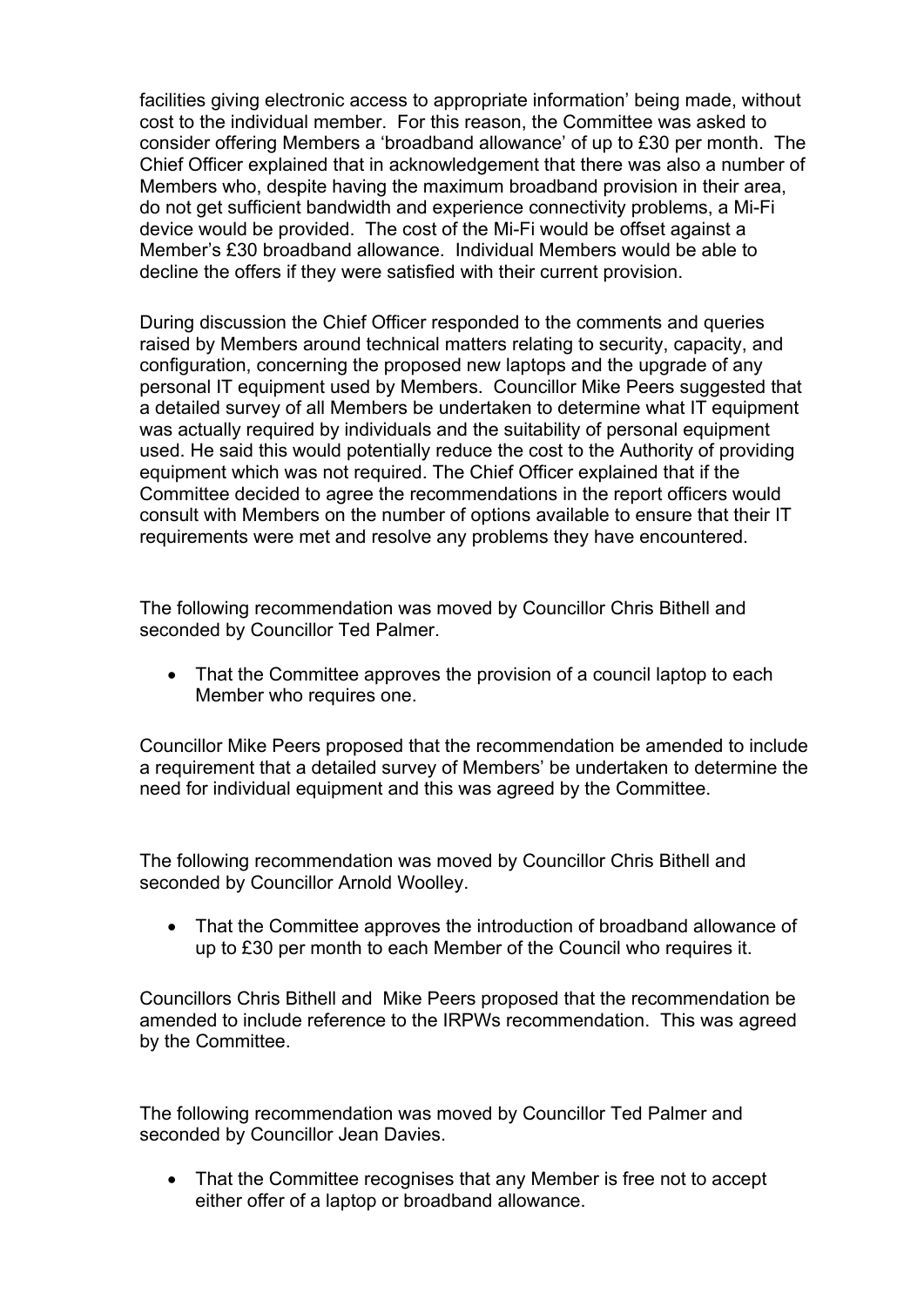# **RESOLVED**:

- (a) That the Committee approves the provision of a council laptop to each Member who requires one following a survey being undertake to determine Members' requirements;
- (b) That the Committee approves the introduction of a broadband allowance of up to £30 per month to each Member of the Council who requires it, in line with the recommendation of the Independent Remuneration Panel for Wales; and
- (c) That the Committee recognises that any Member is free not to accept either offer of a laptop or Broadband allowance.

## **07. REVIEW OF MEMBER/OFFICER PROTOCOL**

The Chief Officer (Governance) presented a report to consider the changes recommended by the Standards Committee to the Member/Officer Protocol as part of its rolling review of the Constitution. He reported that at end of 2019/early 2020 the Council had also undertaken work around specific aspects of the working relationship such as case handling for Councillors and the Flintshire Standard and it was appropriate that the Protocol be amended to incorporate that work. In addition it was deemed appropriate to update the protocol to strengthen the guidance on relationships between employees and Councillors in light of a recent Case Tribunal. The Protocol was attached as Appendix A to the report showing the proposed amendments as tracked changes.

Councillor Mike Peers referred to the proposed changes to the Protocol in Appendix A, and raised a number of questions and suggestions regarding paragraphs 3.1 Roles of Members and Officers; 4.1(d) timely response to enquiries and complaints;10.2 involvement of Ward councillors; 11.1 Members' access to information and to council documents; and 13.0 access to Council premises. The Chief Officer responded to the points raised and agreed to amend the Protocol as appropriate.

Councillor Chris Bithell expressed the view that there was insufficient reference in the Protocol around Members responsibilities to their individual Ward constituents. He referred to paragraph 3.1 on the Roles of Members and Officers and said Members were also responsible for representing the electorate and raising any specific matters or concerns they had. Councillor Bithell also referred to paragraph 4.0 (d) on a timely response to enquiries and complaints and expressed the view that the deadlines within the guidance for handling enquiries were not being met. Councillor Bithell made further comments in relation to Member/Officer relationships, working relationships between Members and Officers, and access to Council premises. The Chief Officer responded to the concerns raised and provided advice on the correct procedures to be followed. He agreed to amend the Protocol as appropriate in response to the suggestions made by Councillor Bithell and to resend the guidance provided to Members on the process for reporting enquiries and complaints.